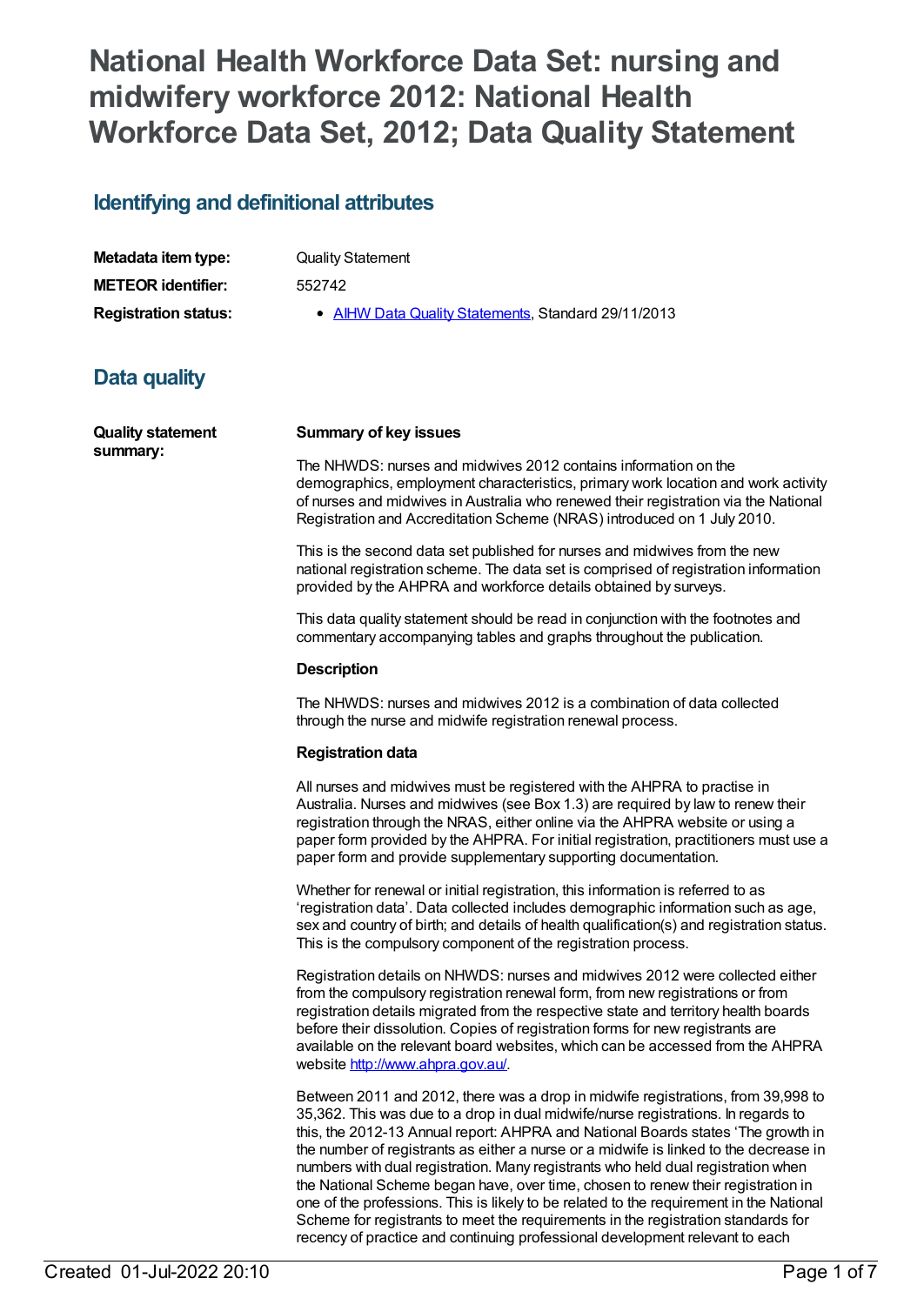profession when they renew their registration.' (AHPRA 2012d, p 61).

## **Survey data**

When nurses and midwives renew their registration online they are asked to complete an online survey customised for each profession. When nurses and midwives renew their registration using a paper form they are also asked to complete a paper version of the relevant survey.

Copies of the survey forms are available from the AIHW website <http://www.aihw.gov.au/workforce-publications/> (select link to Nurses and midwives 2012).

## **Database creation**

The AHPRA stores both the online registration data and the survey information in separate databases. They send these two de-identified data sets to the AIHW, where they are merged into a national data set.

When practitioners renew their registration using a paper form they are also asked to complete a paper version of the relevant survey. The paper registration and survey forms are sent to the AHPRA, where the paper registration forms are scanned and merged with the data obtained from the online process. The AHPRA sends the paper survey forms to HWA to be scanned into a data set. HWA sends this data set to AIHW for merging with registration data and data from the online survey forms, and for cleansing and adjustment for non-response to form a nationally consistent data set. The final data set is then known as the National Health Workforce Data Set: nurses and midwives.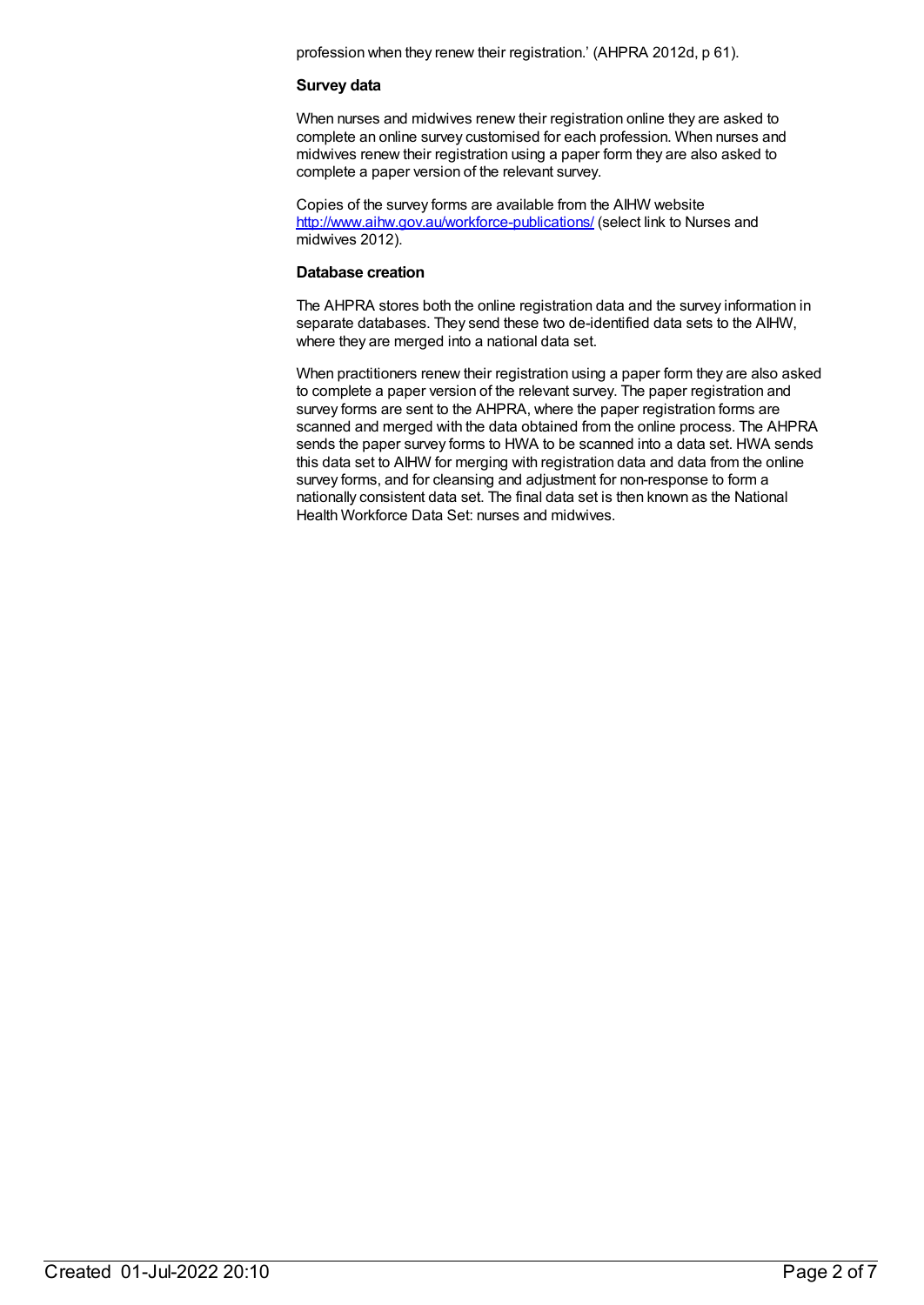**Institutional environment:** The AIHW is a major national agency set up by the Australian Government under the Australian Institute of Health and Welfare Act 1987 to provide reliable, regular and relevant information and statistics on Australia's health and welfare. It is an independent statutory authority established in 1987, governed by a management board and accountable to the Australian Parliament through the Health and Ageing portfolio.

> The AIHW aims to improve the health and wellbeing of Australians through better health and welfare information and statistics. It collects and reports information on a wide range of topics and issues, ranging from health and welfare expenditure, hospitals, disease and injury, and mental health, to ageing, homelessness, disability and child protection.

The Institute also plays a role in developing and maintaining national metadata standards. This work contributes to improving the quality and consistency of national health and welfare statistics. The Institute works closely with governments and with non-government organisations to achieve greater adherence to these standards in administrative data collection to promote national consistency and comparability of data and reporting.

One of the main functions of the AIHW is to work with the states and territories to improve the quality of administrative data and, where possible, to compile national data sets based on data from each jurisdiction; to analyse these data sets; and to disseminate information and statistics.

Compliance with the Australian Institute of Health and Welfare Act 1987 and the Privacy Act 1988 (Cwlth) ensures that the data collections managed by the AIHW are kept securely and under the strictest conditions with respect to privacy and confidentiality. For further information, see the AIHW website <http://www.aihw.gov.au>.

The AHPRA is the organisation responsible for the implementation of the NRAS across Australia. The AHPRA works with the National Health Practitioner Boards to regulate health practitioners in the public interest and to ensure a competent and flexible health workforce that meets the current and future needs of the Australian community.

HWA are responsible for the development of the workforce surveys.

The AIHW receives registration information on allied health practitioners via the mandatory national registration process administered by the AHPRA and voluntary survey data collected at the time of registration renewal. The registration and survey data are combined, cleansed and adjusted for non-response to form a national data set known as NHWDS: nurses and midwives 2012.

The AIHW is the data custodian of the NHWDS: nurses and midwives 2012.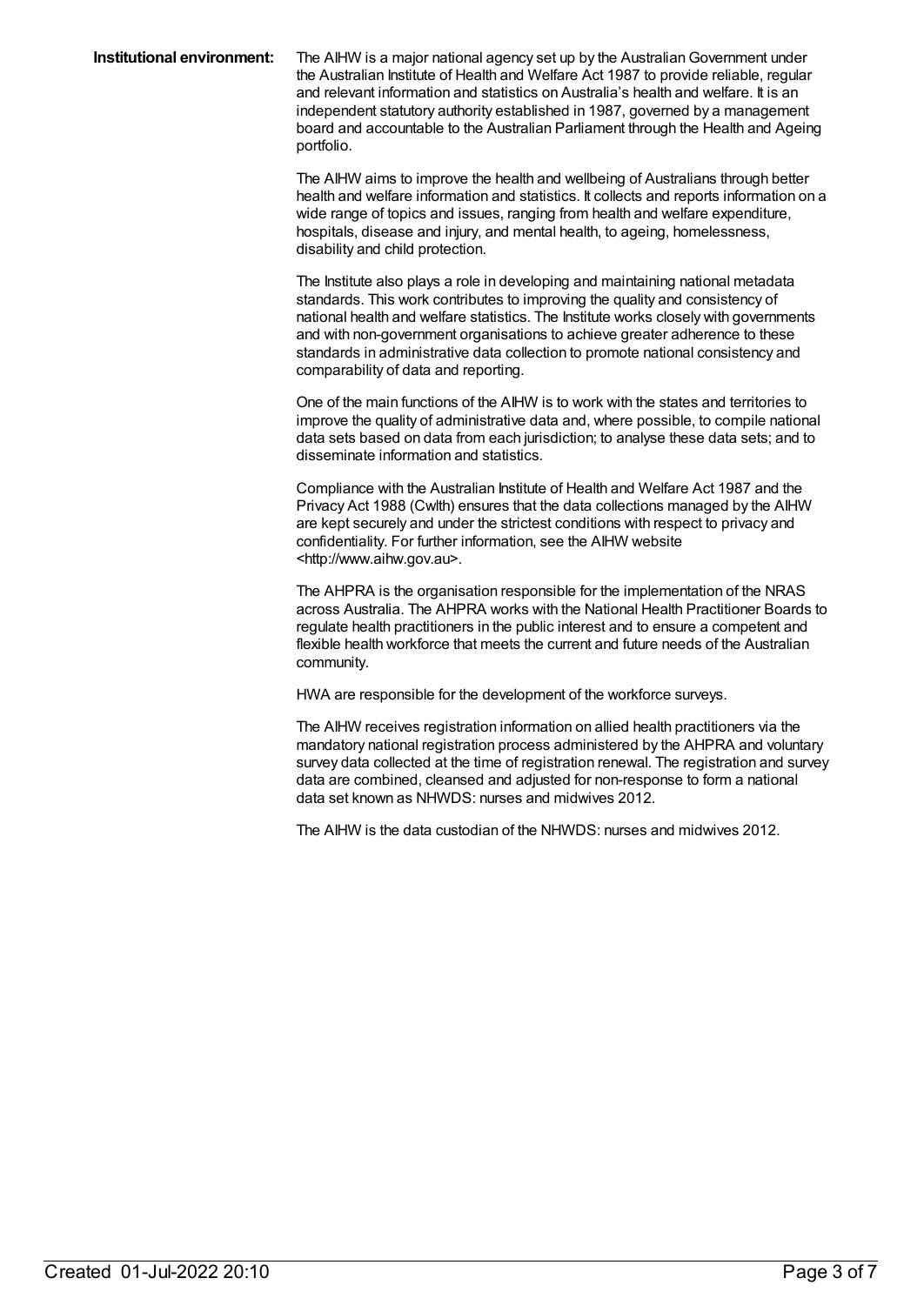| <b>Timeliness:</b>    | The NHWDS: nurses and midwives is created annually throughout the national<br>registration renewal process, which is conducted between 1 April and 31 May each<br>year. Although the reference time is notionally the renewal date, legislation allows<br>for a 1 month period of grace. Thus, the final registration closure date is 1 month<br>after the renewal date. The AHPRA allows a further 2 weeks to allow for mail and<br>data entry delays before registrations are considered expired. Consequently the<br>extraction of data occurs a month and a half after the renewal date ('the extraction<br>date').         |  |  |  |  |  |
|-----------------------|---------------------------------------------------------------------------------------------------------------------------------------------------------------------------------------------------------------------------------------------------------------------------------------------------------------------------------------------------------------------------------------------------------------------------------------------------------------------------------------------------------------------------------------------------------------------------------------------------------------------------------|--|--|--|--|--|
|                       | The survey data are also collected between 1 April and 31 May, as the survey is<br>administered as part of the registration renewal process.                                                                                                                                                                                                                                                                                                                                                                                                                                                                                    |  |  |  |  |  |
|                       | Due to significant delays with release of data from the new national registration<br>system, complete and final data were provided to the AIHW much later than<br>originally scheduled.                                                                                                                                                                                                                                                                                                                                                                                                                                         |  |  |  |  |  |
|                       | The data needed joint reviews by the AHPRA, the AIHW and HWA to manage the<br>range of considerations and data quality issues. This review process improved<br>data quality, data definitions, metadata and data cleansing. The process also led to<br>improvements in the AHPRA's extracting scripts to provide consistency in data<br>exchange specifications. This process delayed the supply of data but improved the<br>overall quality. HWA has provided funding and assistance to the AHPRA to<br>improve their survey tool infrastructure, thereby improving timeliness and quality of<br>data provision in the future. |  |  |  |  |  |
|                       | The AIHW did not receive complete data for 2012 until May 2013, with data initially<br>having been expected in July 2012. The AHPRA have indicated that future data<br>provision is anticipated to be timely and to be provided six weeks from the close of<br>registration on 31 May.                                                                                                                                                                                                                                                                                                                                          |  |  |  |  |  |
| <b>Accessibility:</b> | Results from the NHWDS: nurses and midwives 2012 are published in the Nursing<br>and midwifery workforce 2012 report. The report and workforce survey<br>questionnaires are available from the AIHW website<br>http://www.aihw.gov.au/workforce-publications/ (select link to Nurses and midwives<br>workforce 2012).                                                                                                                                                                                                                                                                                                           |  |  |  |  |  |
|                       | Users can request data not available online or in reports via the Media and<br>Strategic Engagement Unit on (02) 6244 1032 or via email to info@aihw.gov.au.<br>Requests that take longer than half an hour to compile are charged for on a cost-<br>recovery basis.                                                                                                                                                                                                                                                                                                                                                            |  |  |  |  |  |
|                       | Access to the master unit record files may be requested through the AIHW Ethics<br>Committee.                                                                                                                                                                                                                                                                                                                                                                                                                                                                                                                                   |  |  |  |  |  |
|                       | HWA provides a data tabulation tool, including data from the National health<br>workforce dataset, on their website http://www.hwa.gov.au/work-<br>programs/information-analysis-and-planning/health-workforce-data.                                                                                                                                                                                                                                                                                                                                                                                                            |  |  |  |  |  |
| Interpretability:     | Descriptions of data items in the National Health Workforce Data Set: nurses and<br>midwives 2012 are available on request from the Expenditure and Workforce Unit<br>at the AIHW.                                                                                                                                                                                                                                                                                                                                                                                                                                              |  |  |  |  |  |
|                       | The surveys used by nurses and midwives are available from the AIHW website<br><http: workforce-publications="" www.aihw.gov.au=""></http:> (select link to Nurses and<br>midwives 2012).                                                                                                                                                                                                                                                                                                                                                                                                                                       |  |  |  |  |  |
| <b>Relevance:</b>     | Scope and coverage                                                                                                                                                                                                                                                                                                                                                                                                                                                                                                                                                                                                              |  |  |  |  |  |
|                       | The primary purpose of the National Health Workforce Data Set: nurses and<br>midwives 2012 is to provide information on the number and the demographic and<br>employment characteristics of nurses and midwives in Australia.                                                                                                                                                                                                                                                                                                                                                                                                   |  |  |  |  |  |
|                       | The NHWDS: nurses and midwives 2012 is relevant for understanding the size and<br>characteristics of the nursing and midwifery workforce in Australia. It is therefore<br>highly relevant for health agencies involved in workforce planning as well for health<br>policy planning and implementation in general.                                                                                                                                                                                                                                                                                                               |  |  |  |  |  |
|                       | The location and distribution of the workforce, as well as demographic details such<br>as age and sex of nurses and midwives, are useful for workforce planning within<br>states and territories and nationally. Information on qualifications is relevant for the<br>relevant professional associations and for educational planning.                                                                                                                                                                                                                                                                                          |  |  |  |  |  |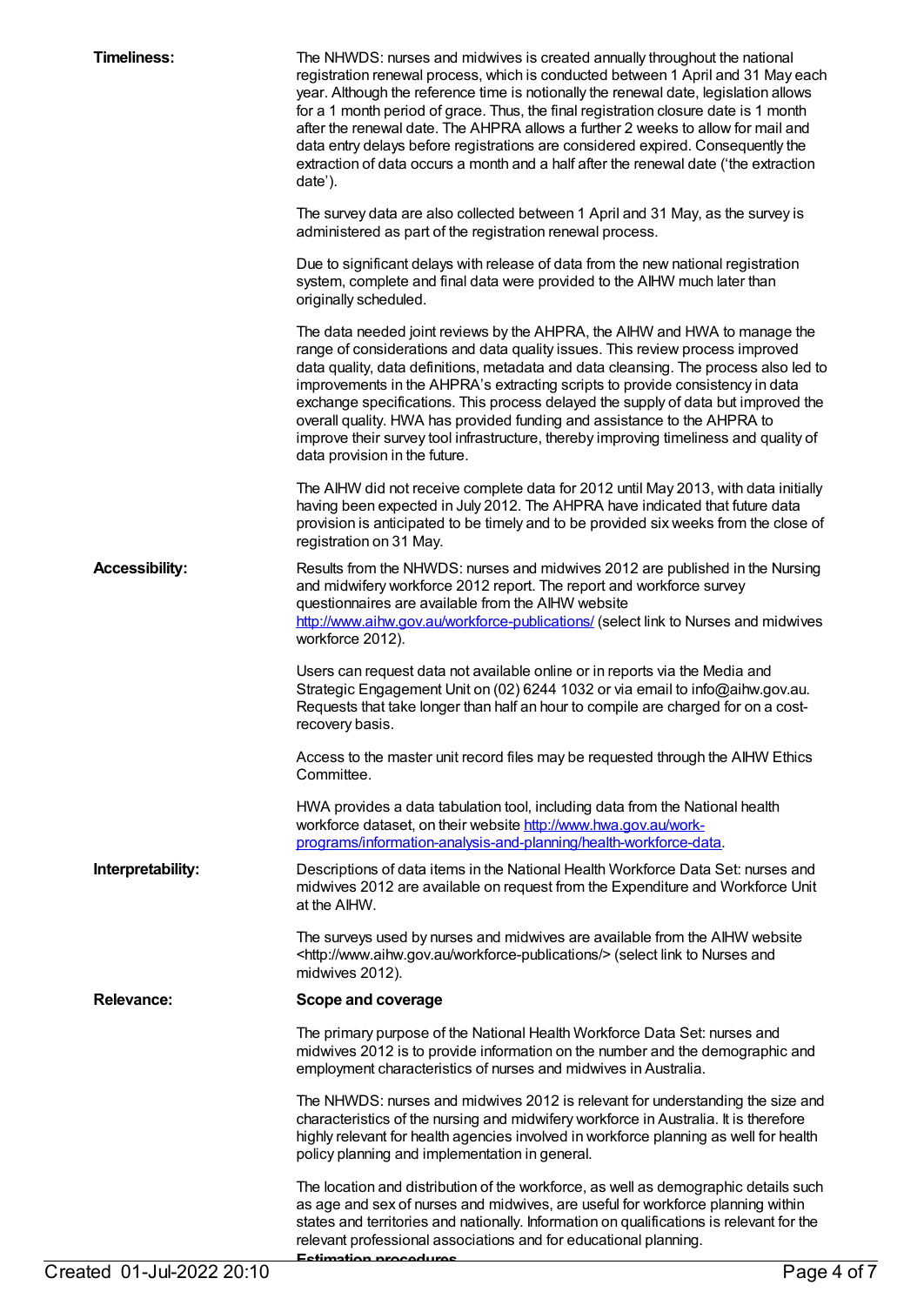#### **Estimation procedures**

The AIHW uses registration data together with survey data to derive estimates of the total nursing and midwifery workforce. Not all nurses and midwives who receive a survey respond, because it is not mandatory to do so. In deriving the estimates, two sources of non-response to the survey are accounted for:

- item non-response—occurs as some respondents return partially completed surveys. Some survey records were so incomplete that it was decided to omit them from the reported survey data.
- survey non-response—occurs because not all registered nurses and midwives who receive a questionnaire respond.

A separate estimation procedure is used for each. Imputation is used to account for item non-response and weighting is used for survey non-response.

### **Imputation: estimation for itemnon-response**

The imputation process involves an initial examination of all information provided by a respondent. If possible, a reasonable assumption is made about any missing information based on responses to other survey questions. For example, if a respondent provides information on hours worked and the area in which they work, but leaves the workforce question blank, it is reasonable to assume that they were employed.

Missing values remaining after this process are considered for their suitability for further imputation. Suitability is based on the level of non-response to that item. Imputation is usually applied only in cases where the proportion of missing values is less than 5% of the total.

In imputation, the known probabilities of particular responses occurring are used to assign a response category value to each record, using a random number generator. Imputed values are based on the distribution of responses occurring in the responding sample. Therefore, fundamental to imputing missing values for survey respondents who returned partially completed questionnaires is the assumption that respondents who answer various questions are similar to those who do not.

Age and sex values within each state and territory of principal practice are first imputed to account for missing values. Other variables deemed suitable for this process were then imputed. These include hours worked in the week before the survey and principal role of main job.

## **Weighting: estimation for population non-response**

Each survey record (or respondent) is assigned a weight that is calibrated to align with independent data on the population of interest, referred to as 'benchmarks'. In principle, this weight is based on the population number (the benchmark) divided by the number in the responding sample. The resulting fraction becomes the expansion factor applied to the record, referred to as the 'weight', providing an estimate of the population when aggregate output is generated. Therefore, the weight for each record is based on particular characteristics that are known for the whole population.

The total number of registered nurses and midwives in each profession is used to benchmark the survey.

The calculation of weights is usually part of the data processing for a sample survey in which the sample is selected before the survey is done. In the 2012 surveys of nurses and midwives, all renewing registrants were sent a workforce survey questionnaire when registration renewal was due. Therefore, technically, it was a census of nurses and midwives. However, because not all renewing registrants in scope respond to the survey, there is a very large non-response bias in the data. Because the group of respondents in the data set is not random, standard errors are not a suitable means of gauging variability.

The benchmark data used for weighting are the number of registered nurses and midwives in each state and territory (based on the location of principal practice), by age group and by sex within the registration data. Producing estimates for the profession by weighting the data from respondents adjusts for bias in the responding group of nurses and midwives, but only for known population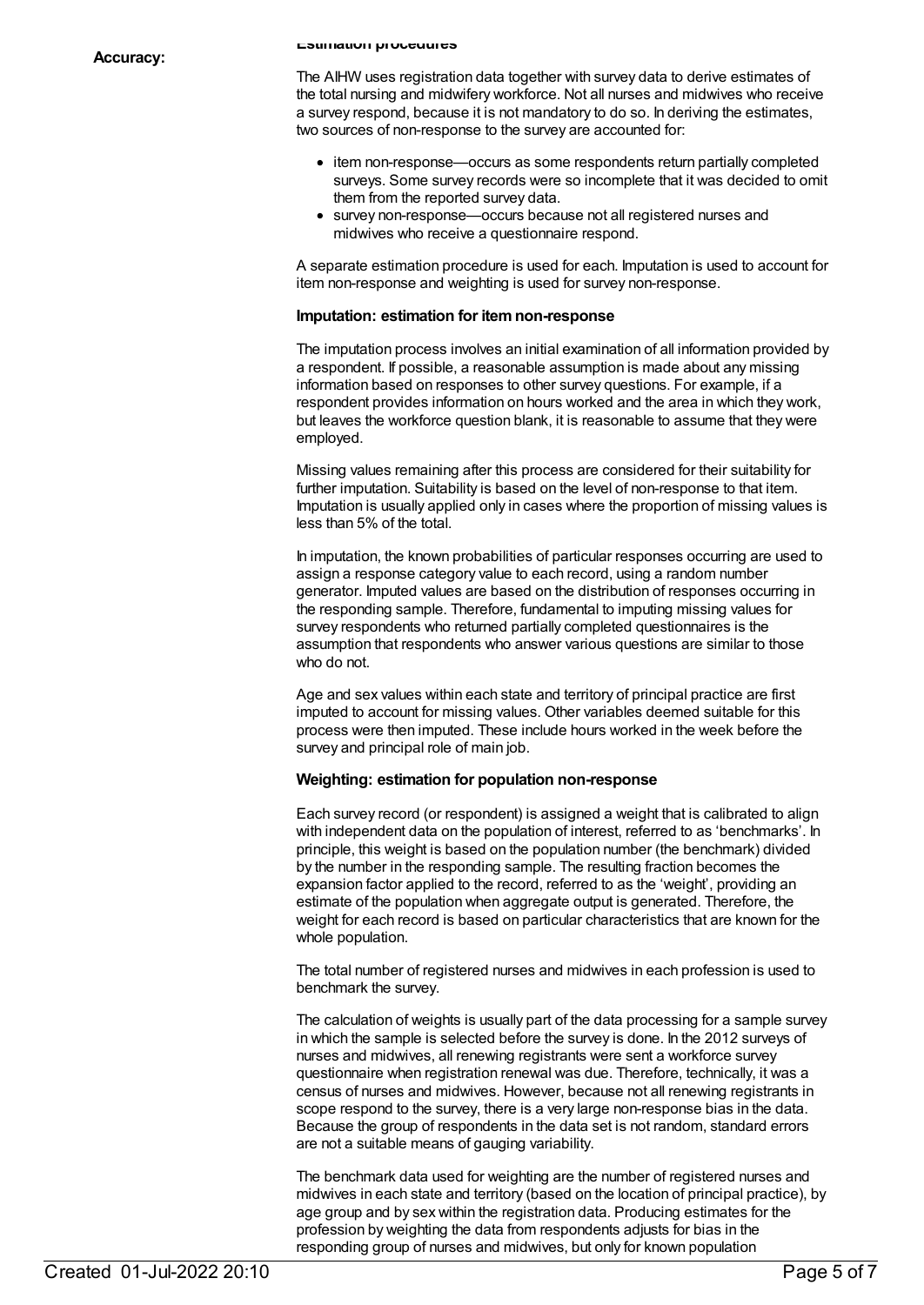characteristics (such as age and sex, where provided). If information for a variable is not known for the whole population, the variable cannot be used in the calculation of weights and cannot be used in the adjustment process.

For variables not used in the calculation of weights (for the NHWDS: nurses and midwives 2012, that is all variables other than state and territory of principal practice, broad registration category, age and sex), it is assumed, for estimation purposes, that respondents and non-respondents have the same characteristics. If the assumption is incorrect, and non-respondents are different from respondents, then the estimates will have some bias.

The extent of this cannot be measured without obtaining more detailed information about non-respondents. Therefore, there will be some unquantifiable level of bias in the estimates.

### **Survey responses**

The response rates for each of the profession surveys are listed in Table A.1.

**Table A1: Survey response rate: state and territory of principal practice** (a) **, 2007 to 2009** (b) **and 2011 to 2012**

|                                                             |  |  |  |  | NSW Vic Qld WA SA Tas ACT NT Overseas/ Australia<br><b>Not stated</b> |      |
|-------------------------------------------------------------|--|--|--|--|-----------------------------------------------------------------------|------|
|                                                             |  |  |  |  |                                                                       | 49.6 |
| 2008 <sup>(c)</sup> 63.4 33.2 32.9 34.4 65.8 56.9 46.9 34.9 |  |  |  |  |                                                                       | 46.5 |
| 2009 <sup>(d)</sup> 64.0 31.6 28.2 35.4 61.4 33.2 45.1 32.8 |  |  |  |  |                                                                       | 44.4 |
| 2011 86.9 89.3 91.4 61.6 87.8 74.3 76.9 88.7 76.9           |  |  |  |  |                                                                       | 85.1 |
| 2012  95.3  93.8  96.0  80.9  94.1  95.1  92.4  92.6  89.2  |  |  |  |  |                                                                       | 93.3 |

(a) Derived from state and territory of main job where available; otherwise, state and territory of principal practice is used as a proxy. If principal practice details are unavailable, state and territory of residence is used. For records with no information on all three locations, they are coded to 'Not stated'.

(b) Before 2011, the AIHW Nursing and Midwifery Labour Force Survey collected state and territory of registration and reported in this table. The survey was administered by individual state and territory boards and councils; therefore, some nurses and midwives were registered in more than one jurisdiction.

(c) Benchmark data for the Australian Capital Territory and Tasmania were not available for 2008 and were estimated from the average of 2007 and 2009 data for both jurisdictions.

(d) The response rate for the Northern Territory is affected by the transient nature of the nursing work force in that jurisdiction. According to the Nursing Board Annual Report 2009, approximately one-third of all nurses do not re-register each year, primarily because they no longer practise in the jurisdiction. There has been some variation across years in the degree to which nurses who are interstate have been removed from the renewal process and hence from the survey. Benchmark data for the Northern Territory in 2009 were estimated by using the total from the Nursing Board quarterly bulletin report pro-rated to the 2008 age distribution.

Sources: AIHW Nursing and Midwifery Labour Force Survey, 2007, 2008 and 2009; NHWDS: nurses and midwives 2011.

Data are reported on the basis of the most current address at the time the survey was undertaken, unless stated otherwise. The data include employed nurses and midwives who did not state or adequately describe their location as well as employed nurses and midwives who were overseas. Therefore, the national estimates include these groups.